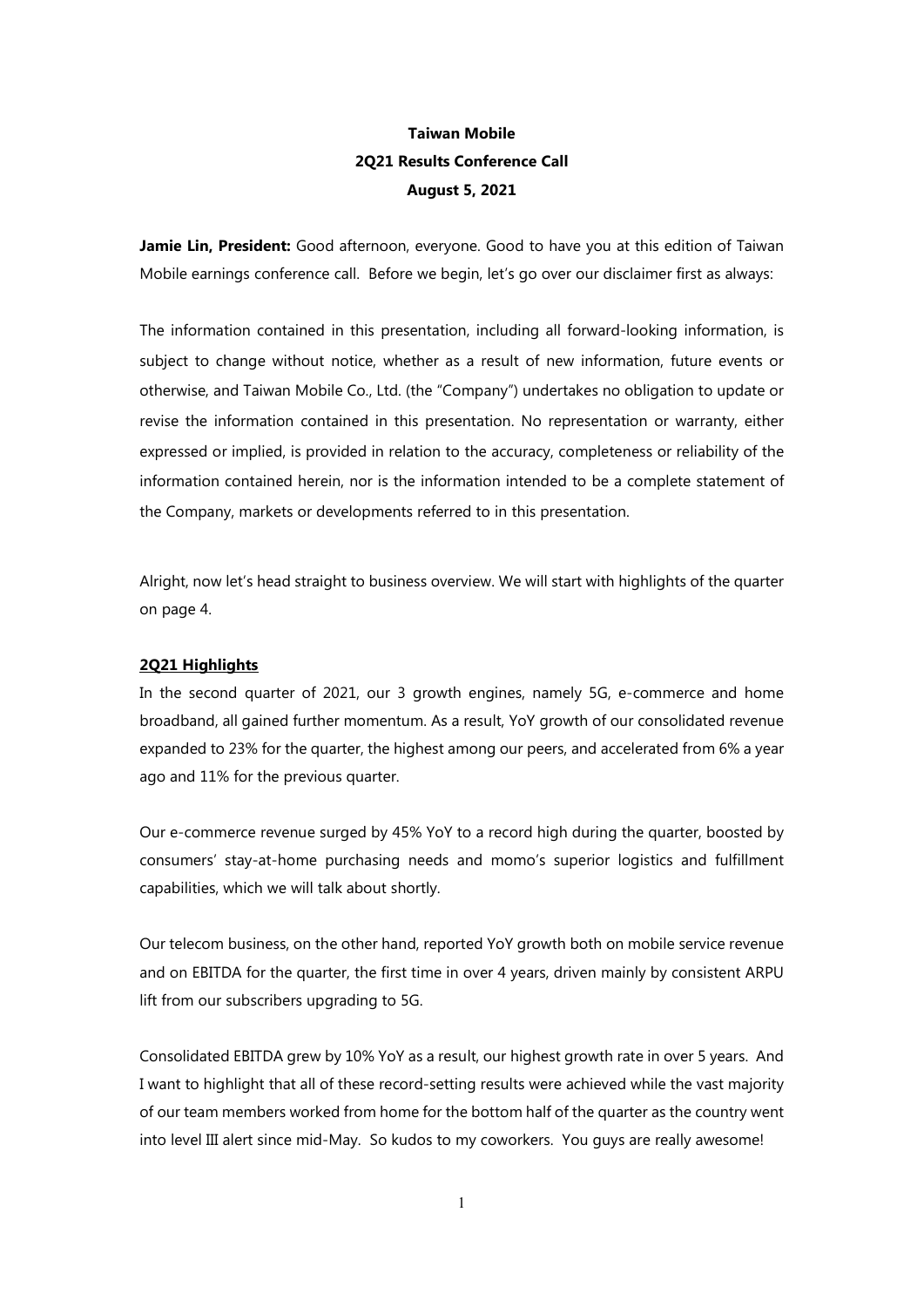Next let's turn to page 5 for a closer look at our mobile business.

#### 5G Mobile Business – Growth Engine #1

At its one year mark, our 5G service's postpaid user base has now grown to almost 900K, underpinned by our warp speed infrastructure roll-out and superior product offerings.

Despite some impact on our store traffic since the level III alert, our outstanding bundle packages gained further momentum amid growing home broadband and online shopping demand. These include Double Play or 好速成雙 in Chinese, which offers 4G/5G mobile services bundled with high speed home broadband starting at NT\$799 a month, and momobile or mo 幣多 in Chinese, which rewards mobile subscribers as they make more purchases on momo. We also saw YoY increases in direct carrier billing and gaming revenues as people consumed more entertainment at home. Coupled with a steady ARPU uplift in our users upgrading to 5G, and as a result, a growing 5G user base, our smartphone postpaid ARPU turned to a YoY increase in the second quarter.

Customers loved our unparalleled product offerings and value added services, such as myVideo, MyMusic, GeForce NOW, League of Legends Wild Rift and Valorant, and as a result, our churn rate further declined from 0.97% a year ago to 0.77% in the quarter, decreasing by 20 basis points. Going forward, we expect it to remain at low levels.

Now let's go to page 6 for an update on our e-commerce business.

#### momo – Growth Engine #2

The heightened online shopping demand as people stayed at home has served as a strong tailwind for momo's e-commerce business. In the second quarter, e-commerce revenue grew by 45% YoY to a record high, with the number of transactions rising by 48% YoY.

The surge in demand was a true test to all e-commerce companies' infrastructure and adaptability. And the result speaks for itself. momo's investments in our satellite warehouse network and hybrid logistic capabilities leading to this point allowed us to capture the influx in demand better than any of our peers, accelerating momo's market share gain. We also seized the opportunity to offer better incentives for our momobile bundle plan users in June, providing extra momentum to both momo and our mobile business.

Going forward, as the market moves into a new normal, the ramp up of our southern distribution center's construction and the further expansion of our satellite warehouse network and in-house delivery fleet will provide tailwinds to our share-gain momentum.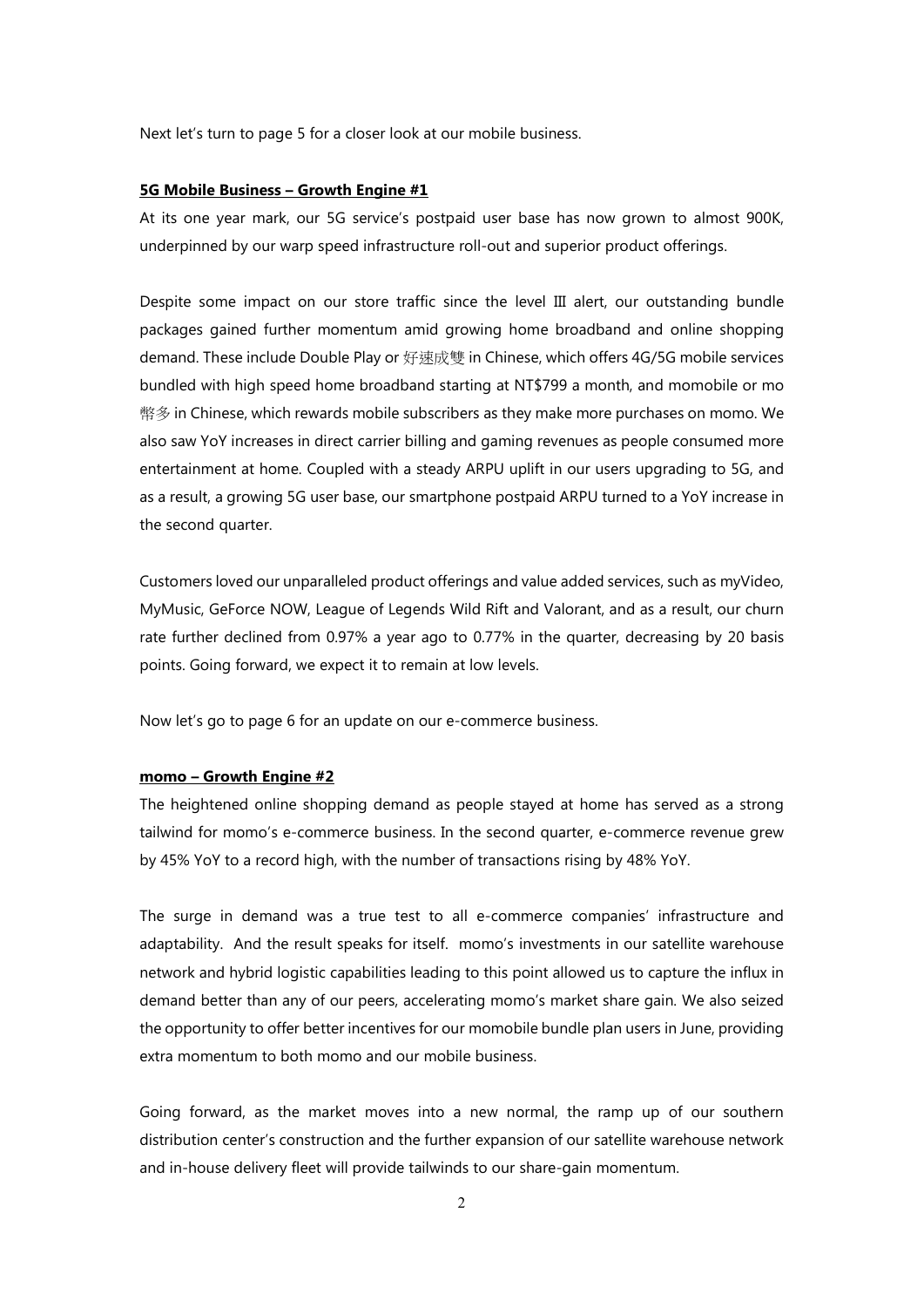In terms of profitability, bolstered by scale economies and operating leverage, e-commerce EBITDA's YoY growth soared to 129%, while its EBITDA margin widened to 5.5% in the second quarter.

Now, let's take a look at our broadband business on the next slide.

## Broadband – Growth Engine #3

In the second quarter, we continued to outperform our MSO peers in the YoY trends of basic TV subscriptions and broadband service penetration.

More importantly, demand for faster home broadband access continued to grow amid work and study from home, lifting cable broadband line of revenue by 12% YoY and more than offset the decline in basic TV revenue.

Now let's turn to the next slide to talk about our accelerated transformation during and post pandemic.

# Accelerated Transformation amid COVID-19

On this slide, I would like to share with you how Taiwan Mobile has responded to the challenges brought about by the COVID outbreak in Taiwan. During the first outbreak in the beginning of 2020, we immediately activated our business continuity plan and segregated our entire company into A/B teams that can fully back up each other. At the same time, we started making all the necessary investments and preparations to make broad-based work from home a viable option.

That is the reason why when the country went into level III alert in mid-May this year, we were able to immediately shift all of our back office employees to remote work. Additionally, we make use of telecom data to monitor country-wide work from home trends and adjusted the opening hours and locations of our stores accordingly, resulting in better workforce safety without having to sacrifice operating results. Our record-setting quarterly performance showcased both our resilience and the efficacy of our strategy.

While in time the pandemic will certainly go away, the transformation that took place for us during this time is here to stay. Taiwan Mobile will emerge as a hybrid organization, which will in turn accelerate our growth and evolution into a regional tech + telco group.

Now let me turn the presentation over to Rosie for Financial Overview.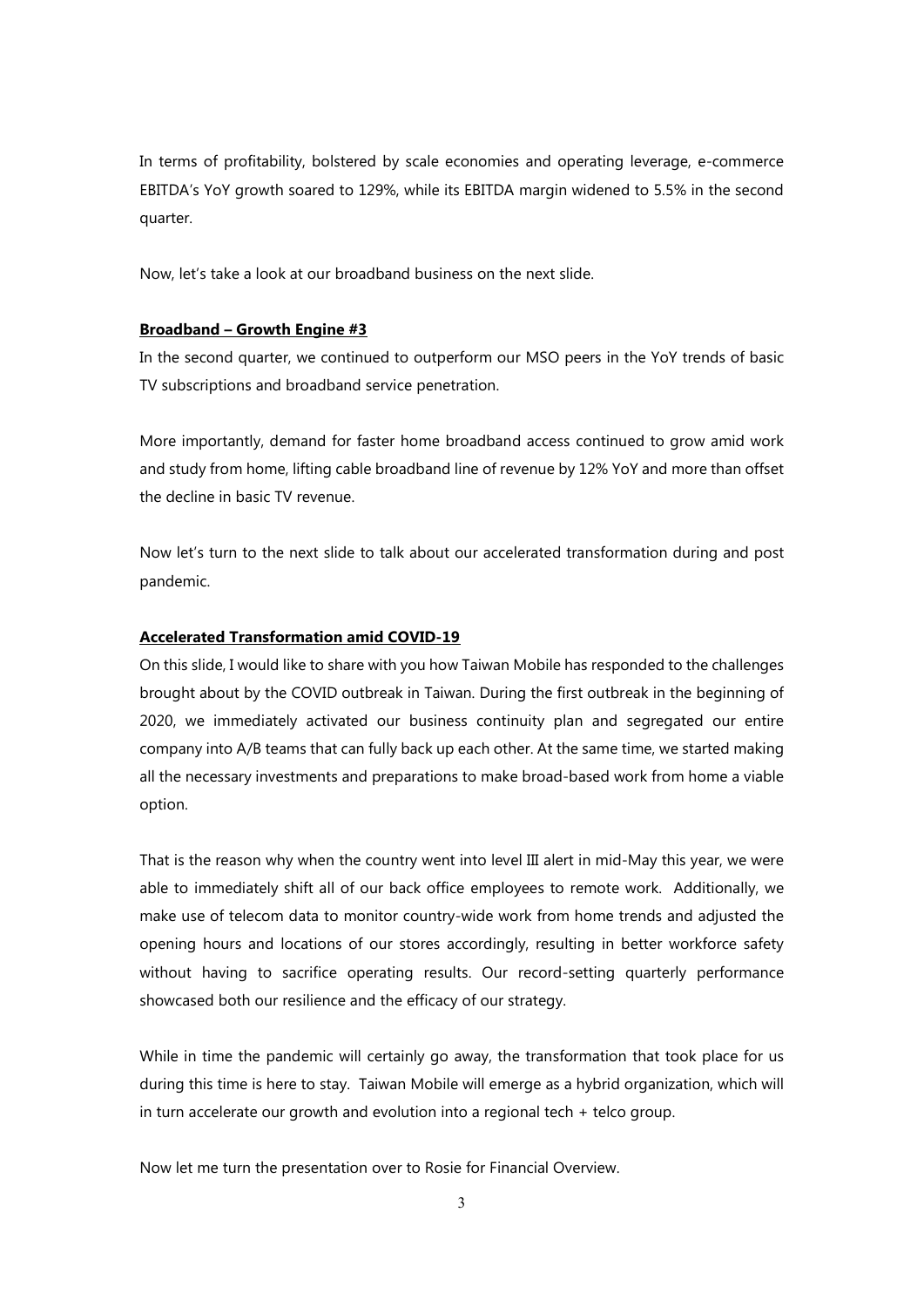## Performance by Business

Rosie Yu, CFO & Spokesperson: Good afternoon. Let's start with Performance by Business on page 10.

In the second quarter of this year, consolidated revenue grew by 23% on a YoY basis, supported by robust e-commerce business and improving telecom business. Mobile service revenue showed YoY increases since March, which helped expand telecom revenue's growth to 5% YoY in the second quarter.

With a smaller YoY rise in handset subsidies and a normalized base in roaming business vs. the previous quarter, telecom EBITDA turned to a YoY increase in the second quarter. Although telecom D&A continued to post YoY growth given our 5G investment, the sequential hike diminished as a result of our front-loaded roll-out strategy.

Our CATV EBITDA's YoY trend stabilized, driven by broadband.

momo continued its growth trajectory propelled by e-commerce which recorded a 45% revenue growth YoY and 129% EBITDA surge YoY in the second quarter.

Now let's move to Results Summary.

#### Results Summary

5G D&A still weighed on our telecom profitability, but successful 5G upselling and momo's upbeat performance helped consolidated operating income turn to a YoY rise in the second quarter.

The difference in the YoY trends of pre-tax income and net income was mainly due to a YoY climb in net income attributable to minority interest.

For the first half of this year, consolidated revenue and EBITDA were both ahead of our full year guidance released earlier this year.

Let's move on to Balance Sheet Analysis.

## Balance Sheet Analysis

On the asset side, the YoY increase in cash was mainly driven by momo's business expansion. PP&E rose on the back of our 5G network rollout since the second half of 2020, while non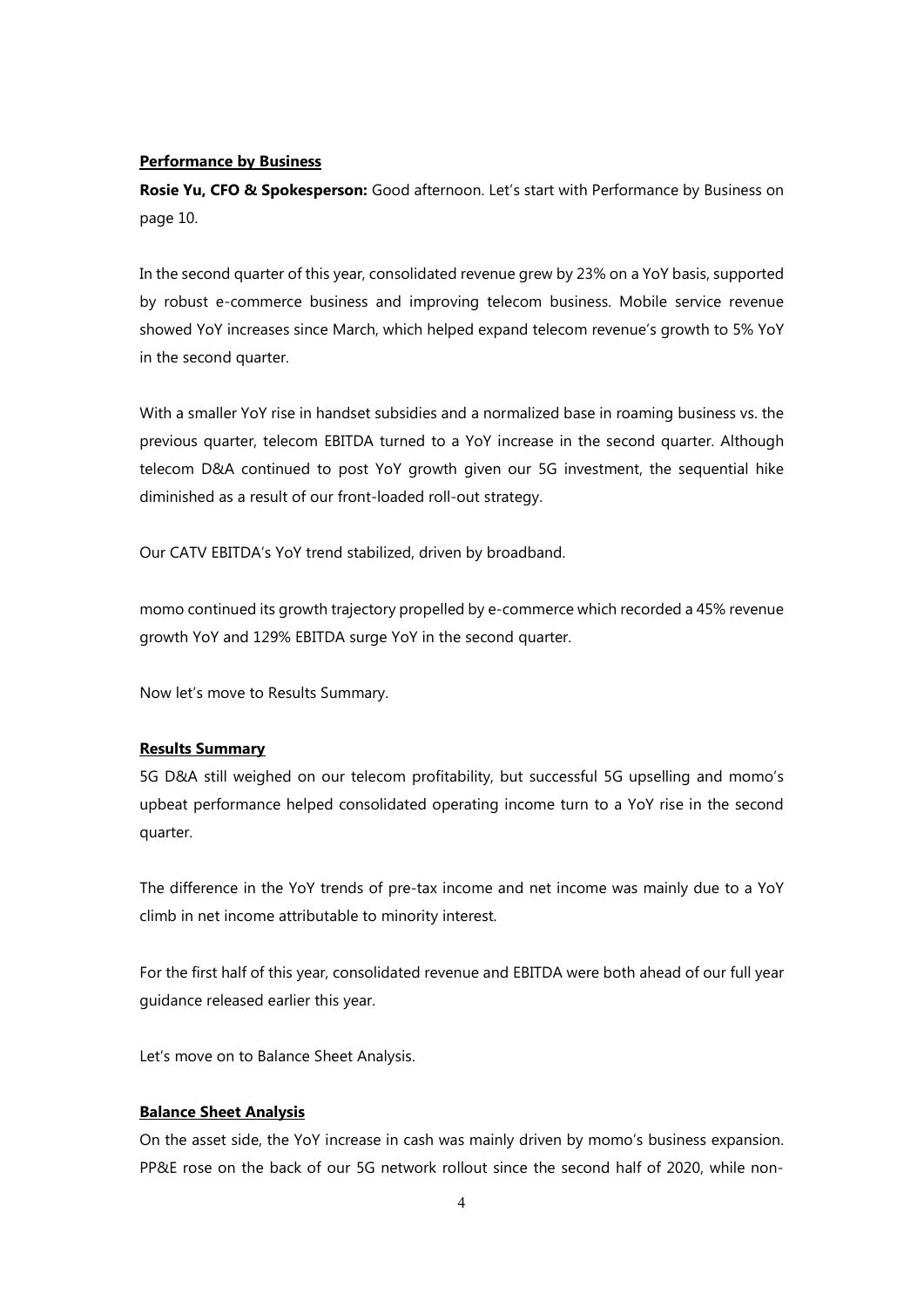current contract assets climbed YoY as we featured rate plans with longer contract periods.

As for liabilities, momo's rapid expansion in the second quarter resulted in an uptick in payable YoY, while inventory growth was constrained due to shorter inventory turnover & receivable days than payable days. Other current liabilities spiked YoY, reflecting the larger 5G equipment payable to Nokia and momo's dividend payable.

Net debt to equity/EBITDA improved in the second quarter, thanks to higher EBITDA and momo's strong cash generation capabilities.

Lastly let's look at Cash Flow Analysis on the next slide.

### Cash Flow Analysis

In the second quarter, operating cash inflow increased YoY, thanks to better cash earnings in our telecom and e-commerce businesses, as well as the scale effect from momo's negative cash conversion cycle.

For investing cash flow, although cash capex rose sequentially in the second quarter, it was lower in the first half of 2021 than the second half of 2020 when we kicked off 5G roll-out.

Financial cash outflow dropped YoY in the second quarter, due to the repayment of short-term borrowing a year ago, and a different timing of momo's dividend payment vs. last year.

With better operating cash flow along with stabilized capex, free cash flow improved both QoQ and HoH. Free cash flow calculated with pre-IFRS 16 operating cash flow reached NT\$7.66bn in the first half of 2021, translating into an annualized free cash flow yield of 5.3%.

Let me turn the presentation back to Jamie for event update and Key Message.

# Awards and Recognition

This page summarizes the awards and recognitions we received during the quarter, for your reference.

#### Key Message

Finally on slide 16, to wrap up our presentation, here is the key message we would like for you to take away with:

We have weathered through telecom EBITDA compression and restored its YoY growth